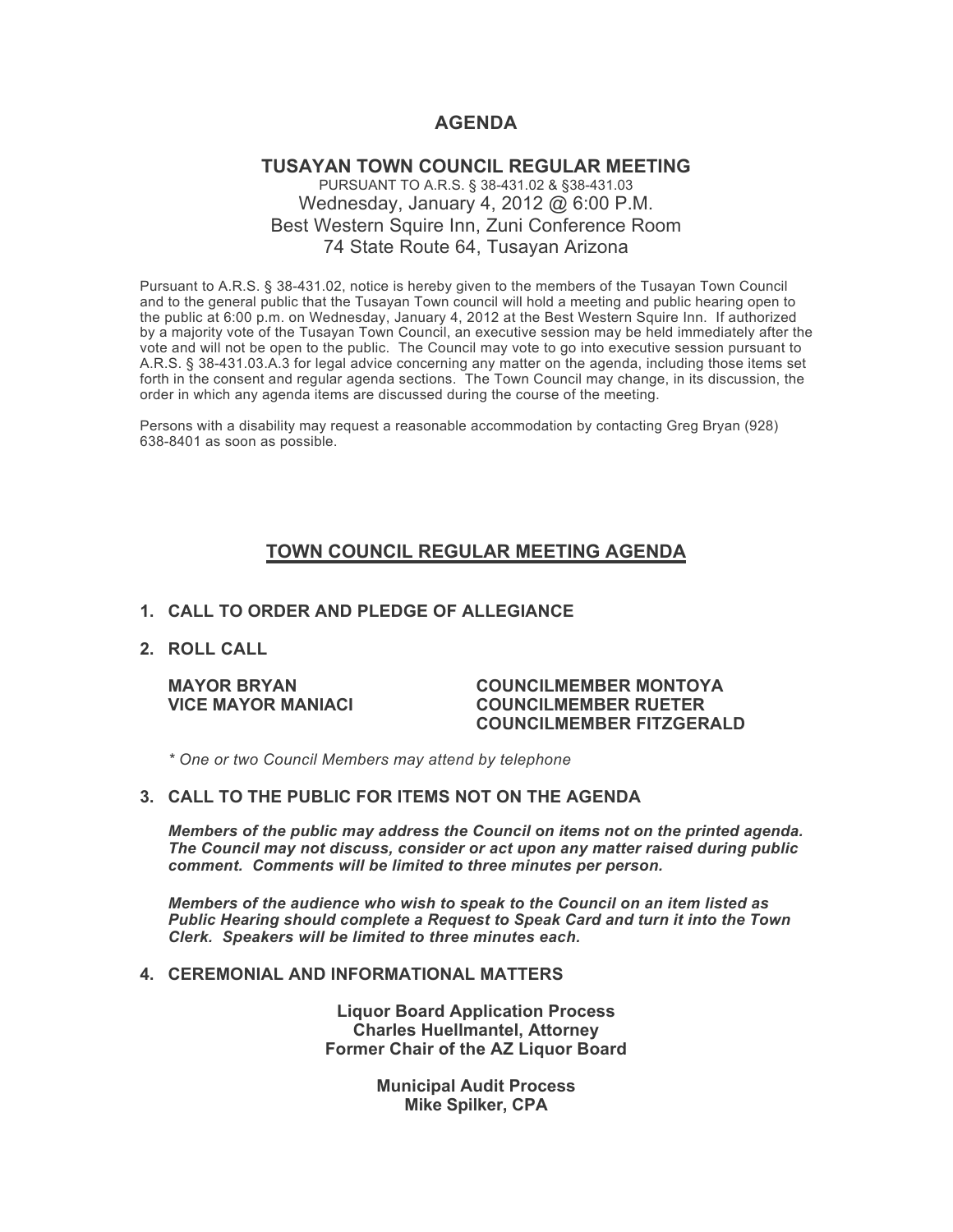### **5. CONSENT AGENDA**

**ITEMS ON THE CONSENT AGENDA ARE ROUTINE IN NATURE AND WILL BE ACTED ON WITH ONE MOTION AND ONE VOTE. PUBLIC HEARING ITEMS ARE DESIGNATED WITH AN ASTERISK (\*). MEMBERS OF THE COUNCIL OR STAFF MAY ASK THE MAYOR TO REMOVE ANY ITEM FROM THE CONSENT AGENDA TO BE DISCUSSED AND ACTED UPON SEPARATELY.**

**Consideration and possible approval of Administrative/Treasurer's Report**

Acceptance of the Finance Report Approval of the Payment of Bills Approval of Minutes October 5, 2011, Special Meeting October 13, 2011, Regular Meeting October 17, 2011, Special Meeting October 19, 2011, Special Meeting October 26, 2011, Special Meeting December 14, 2011 Special Meeting

# **6. COMMITTEE REPORTS**

# **7. ACTION ITEMS**

**Consideration, discussion and possible approval of a Resolution for the Call for a Special Election to be held on May 15, 2012 for an initiative and referenda.**

**Consideration, discussion and possible approval of authorization for the Town Manager to enter into a Consulting Agreement for the processing of Liquor License applications in the Town of Tusayan.**

**Consideration, discussion and possible approval of authorization for the Town Manager to enter into a Consulting Agreement for Prosecutorial Services for the Town of Tusayan.**

**Consideration, discussion and possible approval of authorization for direct deposit of salary payment to employee of the Town via Chase Bank or any other bank mutually agreed to by the employee and the Town of Tusayan.**

# **8. DISCUSSION ITEMS**

- **A. Council Policies and Procedures (CMF)**
- **B. Application and Nomination Process for P&Z Commission (CMR)**
- **C. Possible IGA with County for Cemetery Services or Town Cemetery (CMF)**
- **D. Lots and Modulars on Airport property for future Town Employees (CMR)**
- **E. Townsite Act and Applications (MGB)**

# **9. TOWN MANAGER'S REPORT**

- **A. Community Activities**
- **B. Professional Activities**
- **C. Zoning Code Workshop & Timeline for Adoption & Policies (CMF)**
- **D. IGA for Judicial Services with the Coconino County**